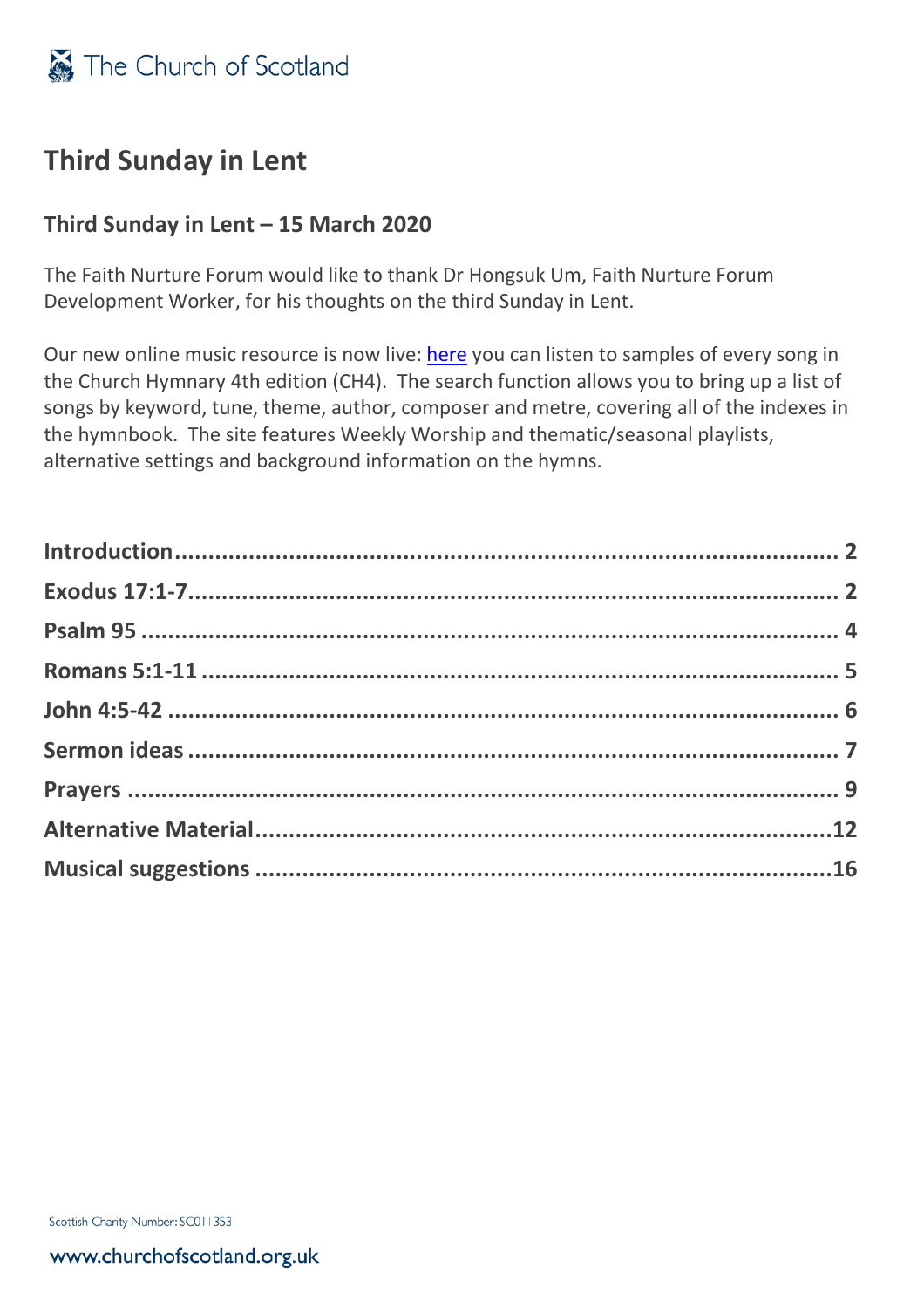

## <span id="page-1-0"></span>**Introduction**

The liturgical calendar this week marks the third week of the Season of Lent. The rich themes in the lectionary readings today help us explore the privilege and blessings that have been bestowed on those reconciled to God. The passages remind us that 'our God is a great big God' who holds us in His hands, that God has known us and loved us and has provided for all our needs and more. The passages announce that our hope of salvation is assured by God's love poured into our hearts through the Holy Spirit. They affirm that we have been given living water gushing up to provide eternal life. They state that we can boast in this living God and can rejoice, even when facing hardships.

Today's readings also help us reflect on Jesus Christ and our faithful relationship with God, through which all these privilege and blessings are made possible. They encourage us to acknowledge who our God is and to be aware of God's presence, God's work and God's ways in our whole life worship in spirit and truth. They invite us to appreciate the immeasurable love of God demonstrated in the life, death and resurrection of Jesus Christ as we approach Easter Sunday.

*When approaching the lectionary readings, I find it helpful, first, to study each passage, exploring how each sentence is composed and relates to the sentences that come before and after it to create and deliver intended meaning(s) as the story develops. I then look at what common themes appear in the texts and how they are presented in different contexts. As part of my approach, I reflect on stories (e.g. books, music, movies, news, memories, etc.) that may have a connection to these themes. Finally, I consider how the learning from the readings could be applied in our lives today.* 

## <span id="page-1-1"></span>**[Exodus 17:1-7](http://bible.oremus.org/?ql=443521309)**

This passage presents a life-threatening situation, in which the Israelites suffer from having no water to drink (v1), and portrays how three different parties, the Israelites, Moses and God, react to it.

First, the reaction of the Israelites. The people actively engage in solving the problem. They instantly assess this hopeless situation and conclude who is responsible or to blame. They quarrel or find fault with Moses and demand that he provides water to drink (v.2). Finding that the situation is not improving, they take further action and complain about him (v.3), and threaten to get rid of him (v.4). Their despairing thirst and fear drive them to a certain extent to long for their time of slavery in Egypt (v.3).

Scottish Charity Number: SC011353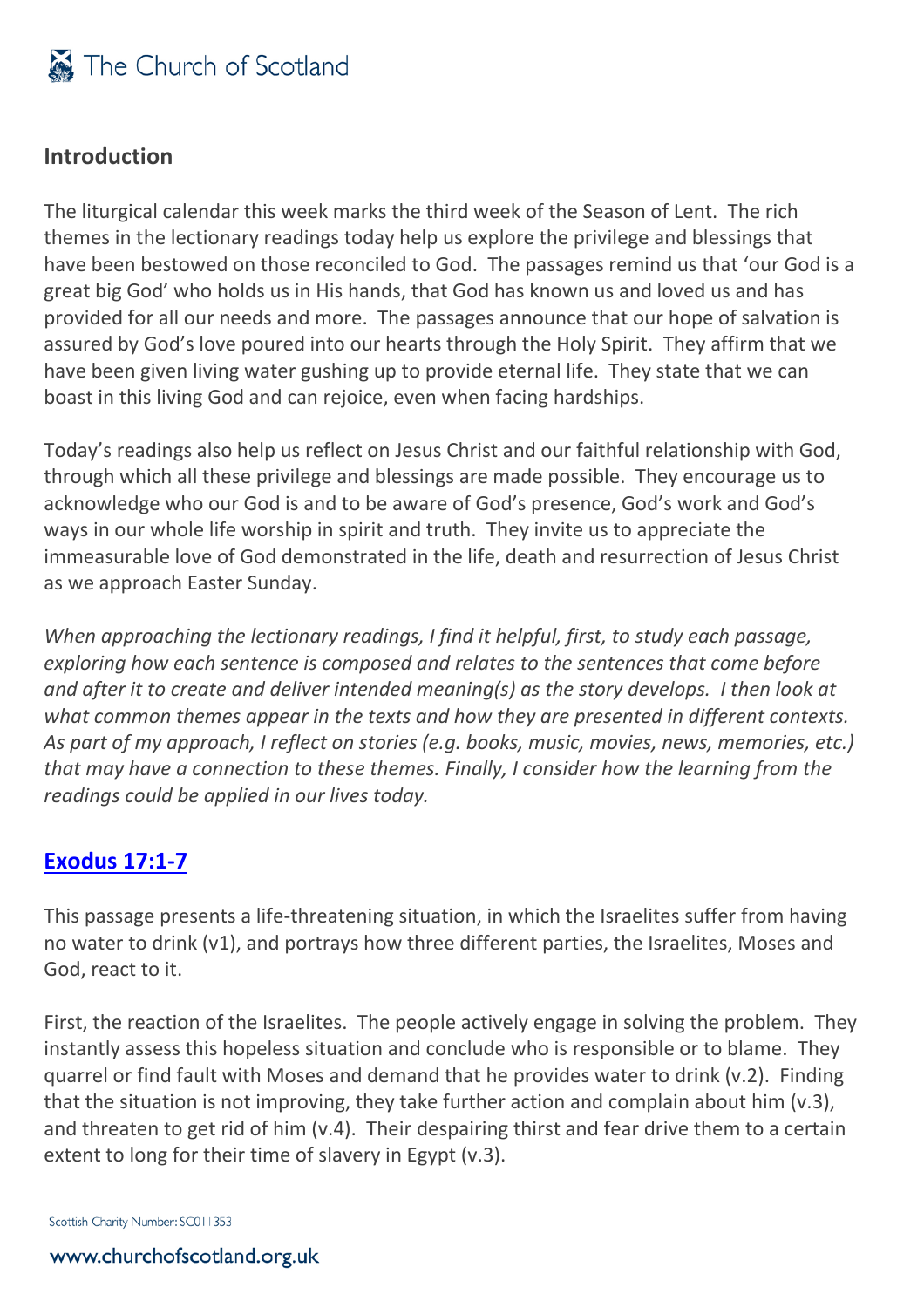

This approach of the Israelites, though seemingly extreme, demonstrates a natural human response to such hardship. The people remember well the recent horror of the similar account in Exodus 15:22-26. Their children and livestock appear to be on the verge of dying (v.3). The words 'quarrel', 'complain' and 'stone' signify the distress of the people. Desperate times call for desperate measures.

Second, the reaction of Moses. Unlike the Israelites, Moses appears extremely passive in resolving the current water issue; he turns down the people's demand (v.2). He prays not for water but for God's guidance for his people (v.4). Even for the miraculous event of producing water from the rock, Moses merely does what has been commanded by YHWH (vv.5-6).

This attitude of Moses, though seemingly irresponsible, illustrates faith and hope held out in times of hardship. He has witnessed how God led the Israelites to camp at Rephidim after the journey by stages from the wilderness of Sin (v.1). He well remembers how God intervened when the people suffered a similar issue in Exodus 15:22-26. The two questions asked in verse 2 reveal his persistent belief that it is God who is still in control and is responsible in the current situation. Moses' prayer (v.4) and obedience (v.6) reflect his sincere hope of God's saving intervention.

Finally, the reaction of God. God stays out of the picture as the anguish develops and the Israelites quarrel and test God. Called upon by Moses' prayer, God appears and resolves the problem by providing water out of a rock.

This approach from God, which may seem distant or removed, reaffirms the sovereignty and love of God. This is the God of the Israelites who has been leading their journey by stages (v.1). The divine intervention in verses 5-6 signifies that God is with the people and is fully aware of the hardship which both the Israelites and Moses are enduring, and reminds them of the power and care of God they witnessed in Egypt. Despite the quarrels and being tested by the people, God shows no anger or rebuke, but graciously and supernaturally provides for their needs.

The passage makes no clear judgement on which party was right or wrong or whose reaction was more or less reasonable. It leaves that to the reader and instead finishes with a simple report of the place's name change to 'Massah (test) and Meribah (quarrel)', hinting at the people's different reactions through the question: 'Is the Lord among us or not?'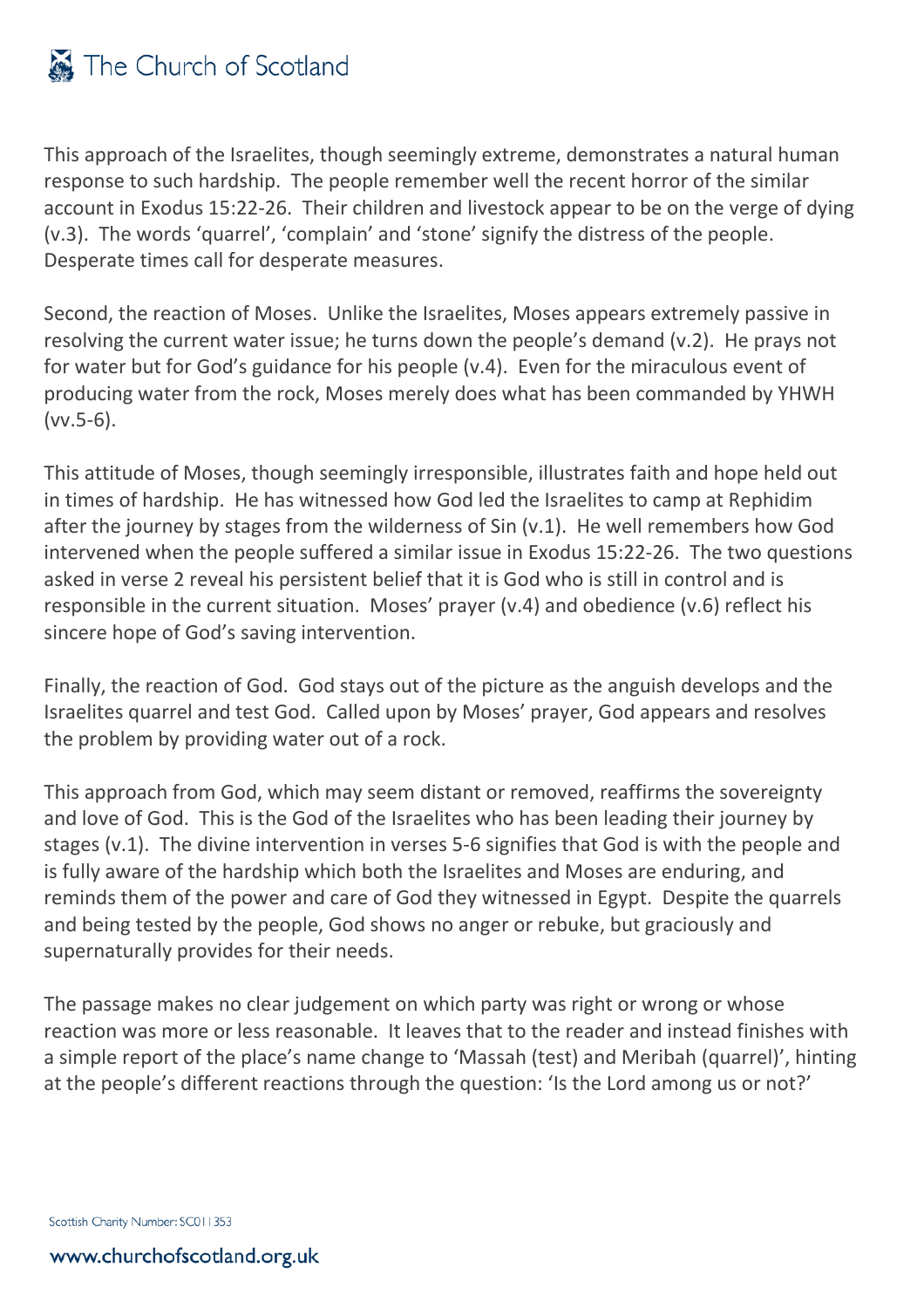## <span id="page-3-0"></span>**[Psalm 95](http://bible.oremus.org/?ql=443066478)**

This psalm, often called the Venite (from the Latin for 'O come'), has been widely used in the Kirk for a call and guide to worship. Divided into two parts (vv.1-7c and vv.7d-11), the first part presents two hymns (vv.1-5 and vv.6-7c), each consisting of a call to praise/worship and the reason for it. The second part delivers a prophetic word, warning people with lessons from Exodus 17:1-7. This psalm, like Psalms 50 and 81, is likely to have been sung when the worshippers entered the Temple courts at this festival time.

The first hymn (vv.1-2) invites the congregation to sing to God, the rock of our salvation, with a joyful noise and thanksgiving. This rock, a divine epithet, recalls the rock at Mount Horeb in Exodus 17:6 that yielded water and reminds people of the great work of God.

Why should the congregation sing to God with joy and thankfulness? It is because God is 'a great God and a great king above all gods' (v.3). God has not only created the whole world but also owns it and manages everything in it: the depths and the heights, the sea and the dry land (vv.4–5). If indeed God, the rock of 'our' salvation, is in control, those who believe in God cannot help but being truly joyful and thankful.

The second hymn (v.6) calls the congregation to express the '*worthship*' of God, our maker. The word 'worship' is derived from the Old English 'worthship', proclaiming and giving worth to something considered precious and supremely valuable (cf. Psalm 96:8, for example.). The three main verbs in verse 6, 'worship', 'bow down' and 'kneel down', illustrate ways to prostrate oneself (cf. Genesis 18:2).

Why should the congregation come before God and pay homage to a great God and a great king? It is because God is 'our' God and they are 'the people of his pasture' and 'the sheep of his hand' (v.7). This great God, a great king, is not far off but is near, reachable and committed to care for the people. Those who belong to God enjoy this personal and intimate relationship.

As the congregation enter into the Temple courts 'today' (v.7) on this festival day, with singing, shouting and thanksgiving to God, 'today' they are warned not to harden their hearts as their ancestors had done in the events of Exodus. The psalmist views the real issue in that episode not as the absence of water but the consistent distrust of this God described in the hymns. Even though they had seen the work of God in Egypt and afterwards, they fundamentally misunderstood God and refused to acknowledge God as king and shepherd. The consequence of this distrust is fatal; 'they shall never enter my rest' (v.11). Though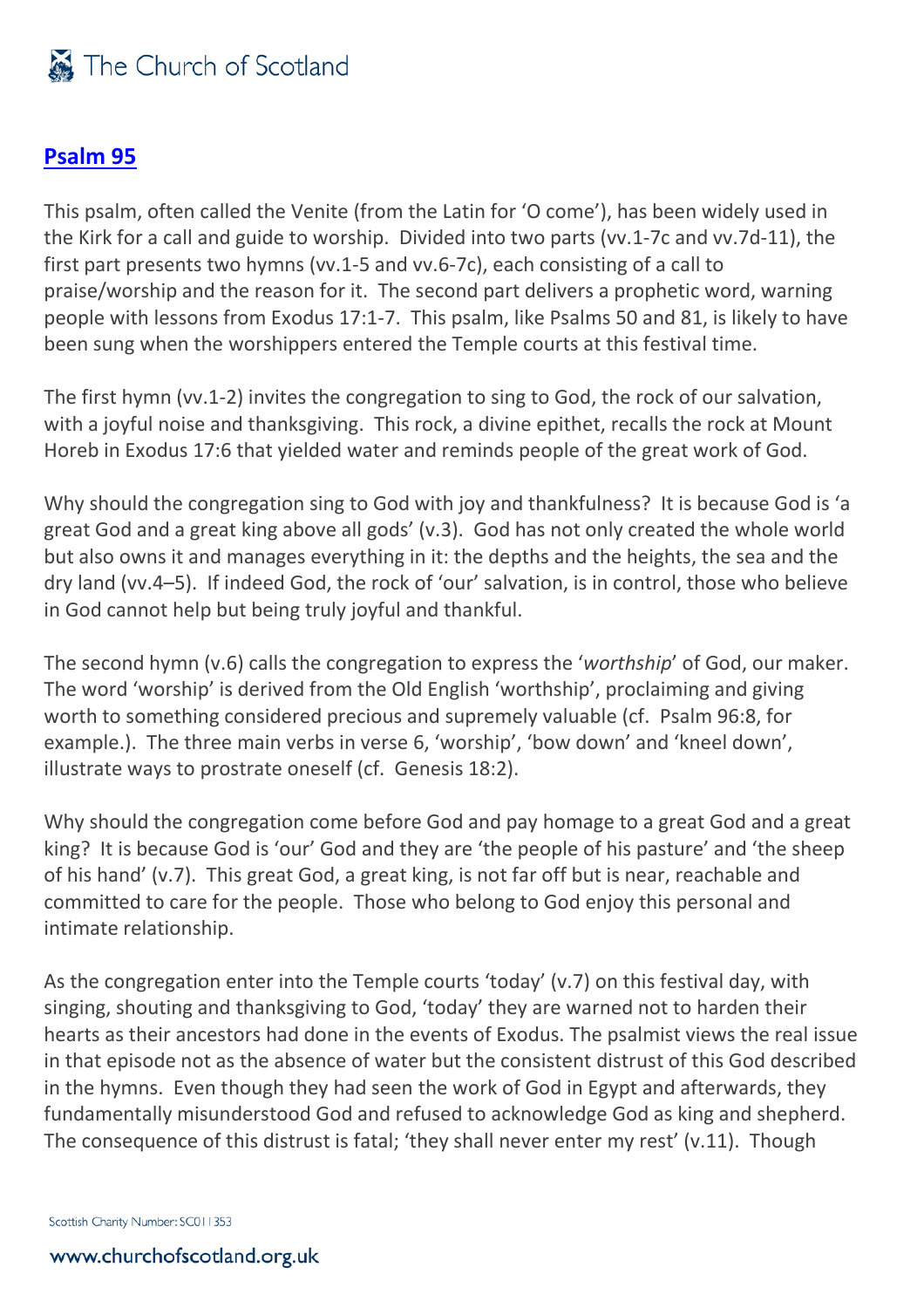delivered in the form of a warning, this prophesy conveys an earnest wish. The congregation are urged to acknowledge and trust God so as to enter the rest of God.

## <span id="page-4-0"></span>**[Romans 5:1-11](http://bible.oremus.org/?ql=443066504)**

'In the whole Bible there is hardly another chapter which can equal this triumphant text' says Martin Luther. Following a long account of God's wrath, judgment and way of justification (1:18–4:25), Paul goes on to exult in the ultimate blessings that have been bestowed on those justified by faith in God.

'We have peace with God' (v.1). This 'peace' does not refer to an absence of adversity, any subjective feeling or inward peace, but signifies a renewed relationship with God. Believers are no longer enemies of God under the divine wrath but are now reconciled to God (cf. vv.10, 11), leading to 'peace with God'. This new status carries with it warranted access to the 'grace' (v.2), 'the immeasurable resource of divine favour'. The Greek perfect tense in verse 2 ('we have obtained', 'we stand') indicates that this access is not time-bound but infinite. Faith in God brings believers divine reconciliation and privilege.

'We boast in our hope of sharing the glory of God and […] in our sufferings' (vv.2-3). 'Hope' here does not imply a personal wish but a confident anticipation of the coming reality of 'the glory of God', that is, 'the fulfilment of the creator's purpose for his creation' (James Dunn, cf. 3:23). Since it is founded on God's love that 'has been poured into our hearts through the Holy Spirit' (v.5, cf. vv.6-8). Believers' boasting is not only in this hope but also in sufferings. For them, hardship and suffering are not things to avoid, escape or complain about, but are to be viewed as an inevitable and essential feature of their lives for the glory of God. They help believers achieve hope through a chain reaction of endurance and character, 'the quality of being approved after testing' (vv.3-4). Faith in God enables believers to appreciate what they are experiencing and to look forward to assured glory.

'Much more surely […] will we be saved' (v.9, 10). Reconciliation with God was made possible by divine love for the undeserving, as demonstrated by the once-for-all event of Jesus' death (vv.6-8, 10); His life secures the fulfilment of believers' final salvation from the wrath of God (v.9, 10), which has been inaugurated by faith and established and hoped for through the development of a faithful relationship with God. Faith in God promises believers salvation.

'We even boast in God' (v.11). What God has done once for all, together with believers' humble trust in God, has redefined the whole spectrum of their relationship. Believers are no longer God's enemies but now have been justified, reconciled to God and will surely be

Scottish Charity Number: SC011353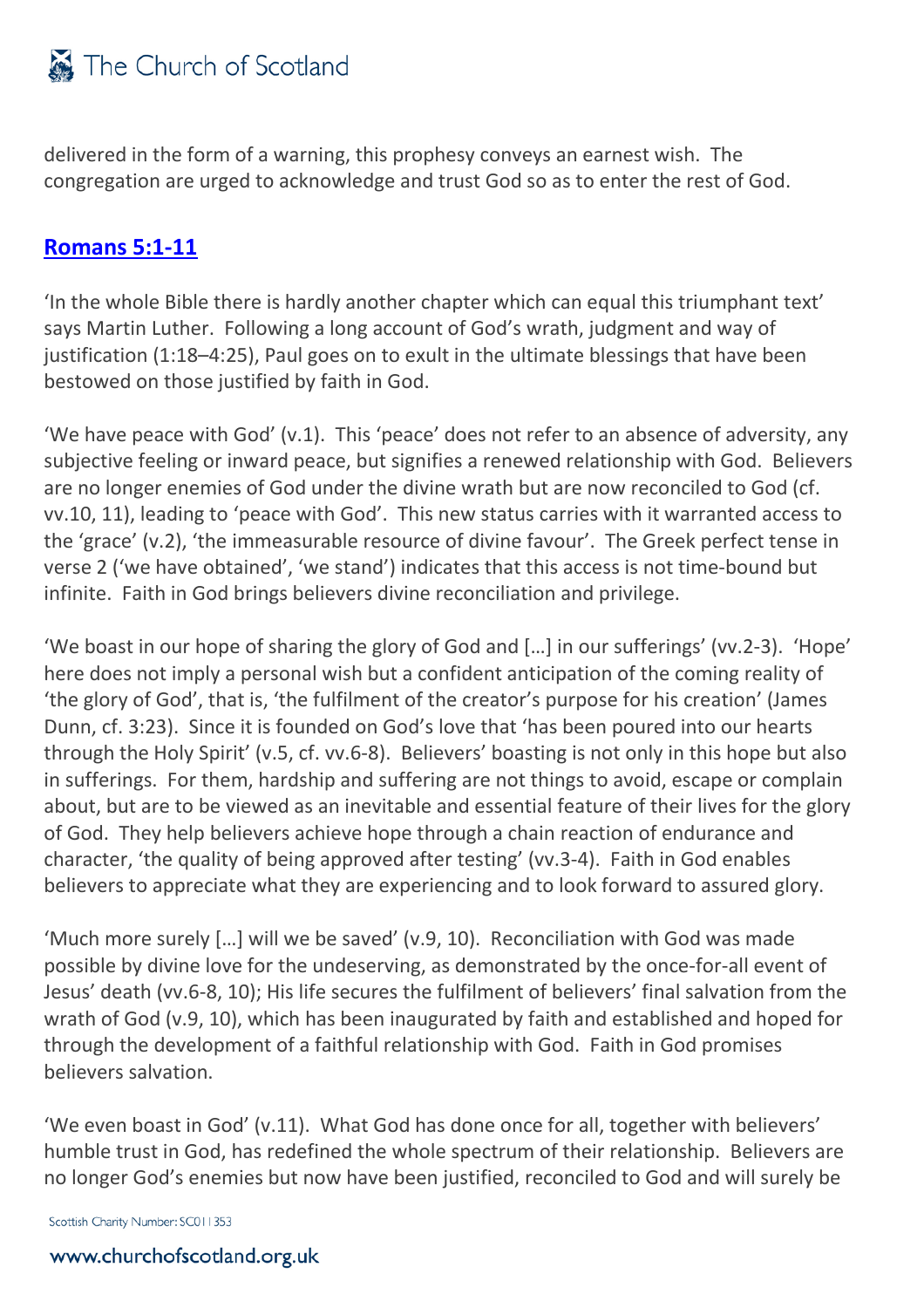subject to God's wrath no more. This enables them to boast not only in the hope of glory and in their sufferings, but also even in God. Faith in God makes it possible for believers to proudly rejoice in God.

While it is God that bestows all these blessing on those who trust in God, it is important to note that these are only made possible 'through our Lord Jesus Christ' (v.1, 11). His death and life stand as the core medium and agent of divine justification, reconciliation, hope, love and salvation.

## <span id="page-5-0"></span>**[John 4:5-42](http://bible.oremus.org/?ql=443068140)**

On the way to Galilee from Judea (4:3), Jesus decides to visit Sychar, usually identified as the modern village of Askar, near the site of ancient Shechem, at the entrance to the valley between Mt. Gerizim and Mt. Ebal (Deuteronomy 11:26-32; 27:13-28:68). Jesus' dialogue with a Samaritan woman in the passage, presented in the unique Johannine literary technique of misunderstanding and revelation (John 3:1-15), provides a fuller and deeper appreciation of Jesus' ministry.

The woman in this passage is one of the hated Samaritans, a morally messy (vv.17-18) and shameful outsider (coming to the well alone at about noon, in order to avoid contact with other women). And she is 'thirsty'. Jesus' offer of living water (vv.10, 14) quickly draws her into conversation.

'Living water' could be equivalent of the gift of God in verse 10, since God is described as 'the fountain of living waters' in the OT (Jeremiah 2:13; 17:13). This living water as the gift of God probably refers to the Spirit given by Jesus (7:38-39), because the word 'gift' in the NT is mostly used for the Holy Spirit (Acts 2:38; 8:20; 10:45; 11:17; Hebrews 6:4) and it is explicitly mentioned in verses 23–24. Or it may denote Jesus' revelation or teaching, for God's wisdom is described as water that grants life in the OT (Proverbs 13:14; 18:4); the Torah, the Law, was regarded as the gift of God (Sirach 24:23–29). Or 'living water' could signify both of these, since the Holy Spirit is the Spirit of truth that interprets Jesus' revelation or teaching (14:17, 26; 15:26; 16:13). This living water is promised to gush up to eternal life (v.14).

The woman's sincere desire for living water leads Jesus to reveal the true nature of her thirst, as demonstrated in her relationships with men (vv.16-18). The seemingly coincidental yet intentionally chosen location of the conversation in front of Mt. Gerizim and Mt. Ebal and Jesus' divine knowledge of her immoral life guide the conversation to the issue of the location of worship, where her meaningful relationship with God can be

Scottish Charity Number: SC011353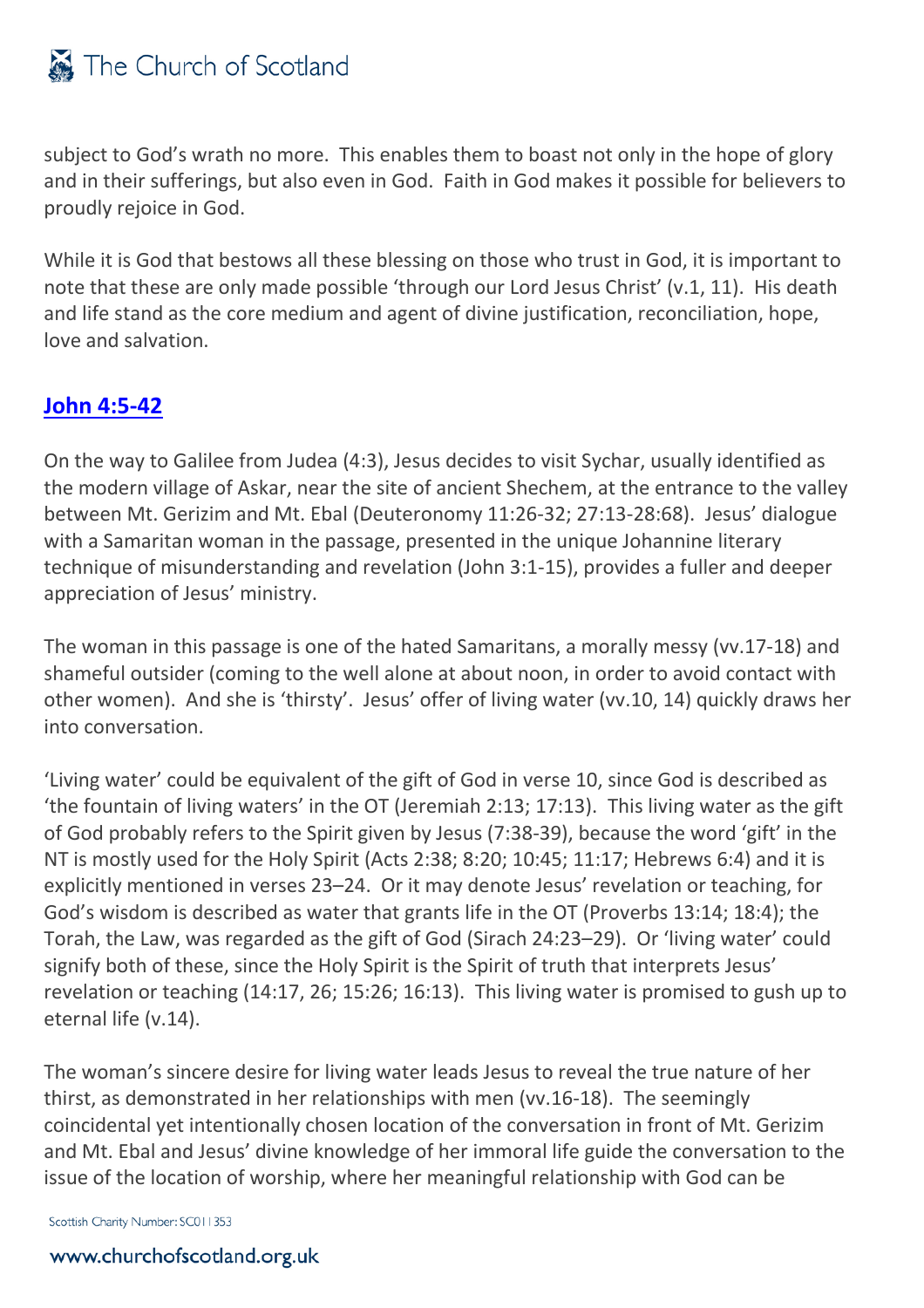restored. Jesus' ground-breaking teaching on true worship 'in spirit and truth' (vv.21-24) reminds the woman of the need for the coming of the 'Taheb' (the 'Restorer'), the Samaritan Messiah, for her salvation (cf. v.42).

Jesus' self-disclosure in such simple and plain words ('I am he', v.26), which is the only occasion in the gospel of John when Jesus admits His messiahship before His trial, enables the woman to finally recognise who Jesus is and what He has been doing with her: 'he would have given you living water' (v.10). The Samaritan woman's testimony to her fellow townspeople culminates in their coming to faith in Jesus (vv.39–42).

Jesus' dialogue with His disciples (vv.31-38) signifies that this visit to the city was deliberately arranged. It was 'to do the will of him (God) who sent me and to complete his work' (v.34). He could see 'how the fields are ripe for harvesting' (v.35) in Samaria, or at least in Sychar. The location of the city was ideal for Jesus' ministry. Although a Jewish man, He was more than willing to initiate a conversation with a woman from Samaria in public, which was historically and culturally controversial (cf. v.9, 27), so as to provide 'a spring of water gushing up to eternal life' (v.14).

## <span id="page-6-0"></span>**Sermon ideas**

The sermon could compare the stories of three groups presented in the lectionary readings (the Israelites and Moses in Exodus 17 and the Samaritan woman in John 4) and explore the themes: 'thirst and living water' and 'hardships and hope'.

**Idea 1 – Thirst and living water** ('Sir, give me this (living) water', John 4:15).

The sermon could begin with (a small group conversation around) these questions: 'What are you thirsty for these days?' 'Do you recognise your true thirst?', 'What do you do (have you done) to satisfy your thirst?'

Three groups in today's readings were thirsty. What were they really thirsty for? How did they react to their thirst? Why are their reactions different from one another? What caused such differences? It would be worth spending some time exploring these questions.

According to the passages, God graciously provides water to the Israelites, although they tested God (Exodus 17:6). Jesus promises to give living water to those who ask (John 4:10). By what means could we develop an awareness of our spiritual thirst? What would it look like to enjoy living water more fully in our lives, in our congregation and in our community?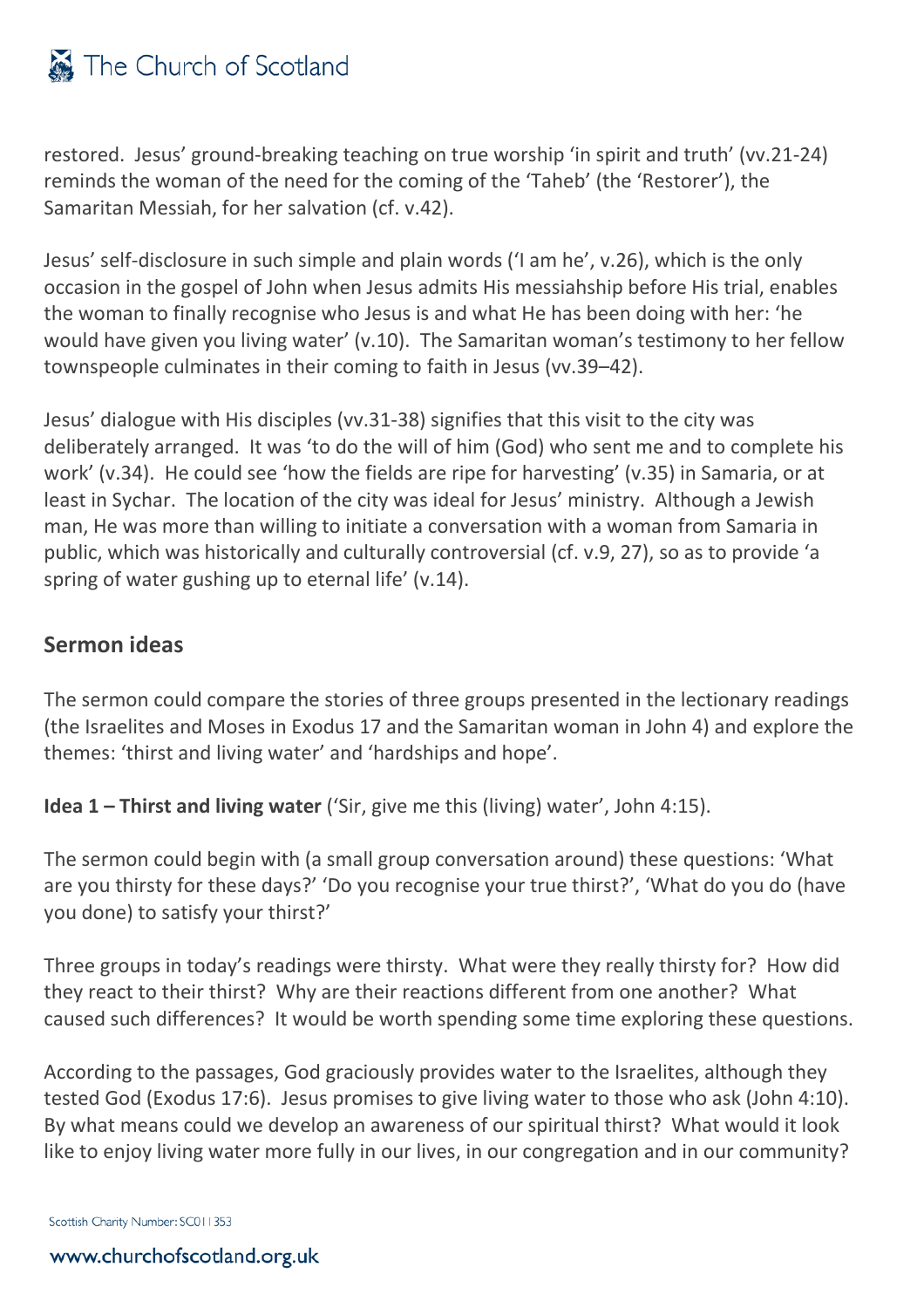

The sermon could finish with these questions: 'What are you thirsty for?', 'What would you do to satisfy your thirst?'

**Idea 2 – Hardships and hope** (''We boast in our hope of sharing the glory of God… but we also boast in our sufferings', Romans 5:2–3).

The sermon could begin with (a small group conversation around) these questions: 'What kind of hardships are you (have you been) facing?', 'What do you do (have you done) about those hardships?'

The Israelites and Moses were suffering from a lack of water, and the Samaritan woman from the lack of meaningful relationships. Whereas the Israelites were quick to quarrel, despair and even test God despite the constant guidance and provision of God throughout their journey since the Exodus, Moses cared for his people and prayed for God's guidance rather than for water. The Samaritan woman kept changing her relationship with a man, inviting further hardship of social isolation. Yet, when encountering Jesus, she actively sought a truthful relationship with God. Why are their reactions to hardships different from one another? What caused such differences?

Paul states that those reconciled to God through Jesus Christ are given divine blessings to boast in sufferings because of the hope that never disappoints (Romans 5:3). How could we help those who are suffering hardships to find hope? What would it look like to have more confidence in the hope of sharing God's glory in our lives, in our congregation and in our community? By what means could this boasting in hardships be encouraged in the congregation?

The sermon could finish with these questions: 'What kind of hardships are you facing today?', 'What would you do about those hardships?'

Scottish Charity Number: SC011353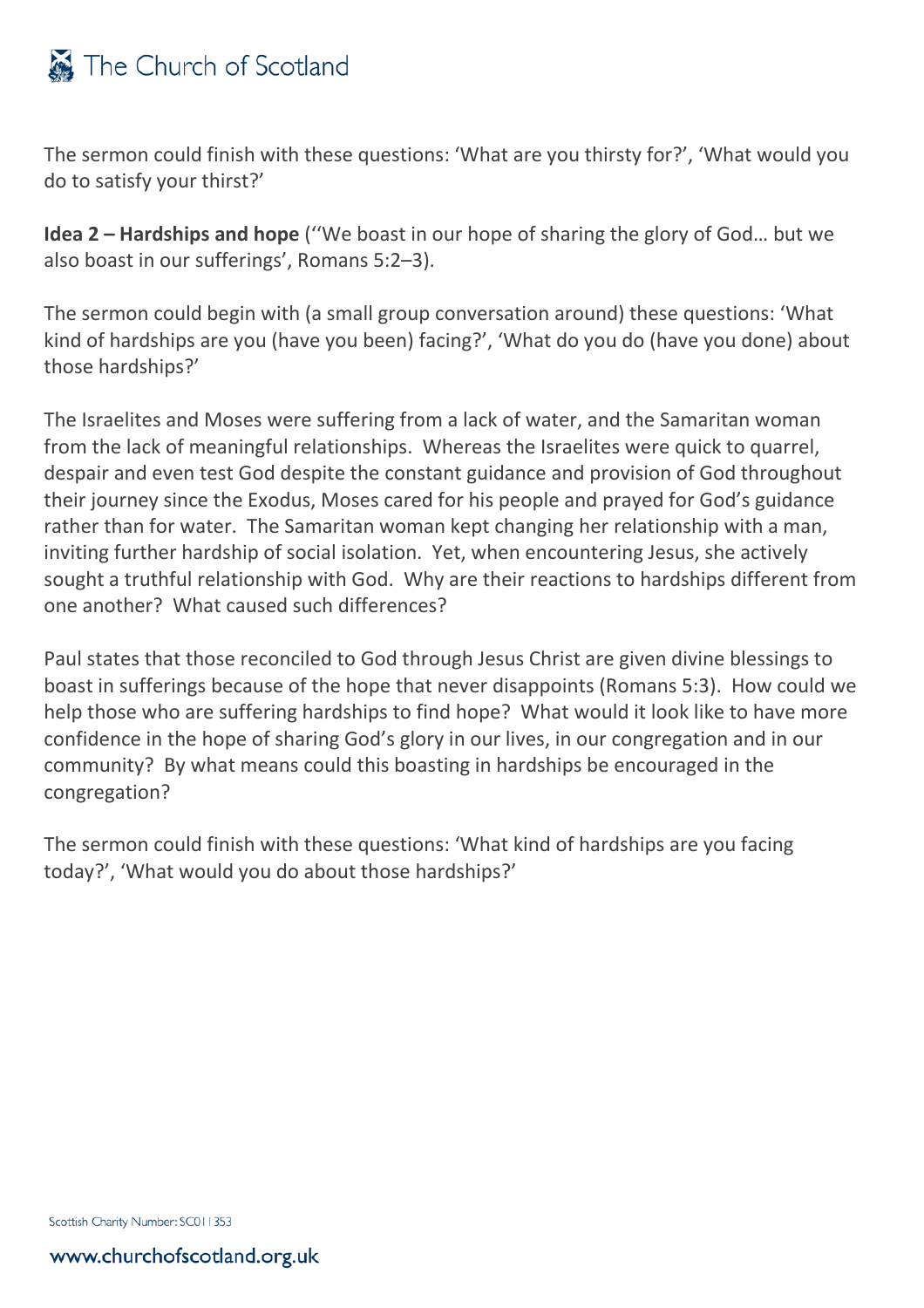### <span id="page-8-0"></span>**Prayers**

|         | <b>Call to Worship</b> (modified from Psalm 95)                                                                                                        |
|---------|--------------------------------------------------------------------------------------------------------------------------------------------------------|
| Leader: | Come, let us sing for joy to the Lord;                                                                                                                 |
|         | let us shout aloud to the rock of our salvation!                                                                                                       |
| All:    | For the Lord is the great God, the great King above all gods.                                                                                          |
| Leader: | Come, let us come before the Lord with thanksgiving;<br>and extol Him with music and song!                                                             |
| All:    | For the depths of the earth are in the hand of the Lord<br>and the mountain peaks belong to Him.<br>He made the sea and His hands formed the dry land. |
| Leader: | Come, let us bow down in worship,<br>let us kneel before the Lord, our Maker!                                                                          |
| All:    | For the Lord is our God,<br>and we are the people of His pasture, the flock under His care.                                                            |

**Amen**

### **Approach to God with thanksgiving**

God of creation, we are here together to worship Your holy name. Lord of salvation, we are here together to praise what You have done for us. King of blessings, we are here together to give You the best that we can bring.

Your sovereign power holds us in being.

Your immeasurable love makes the impossible possible for us. Your infinite grace creates a way for us to enjoy friendship with You. Your unfailing faithfulness safeguards the completion of our salvation.

You are always there for us, never growing old, never growing bored, never growing tired. Your mercies never come to an end; they are new every morning.

For all these, we give thanks to You.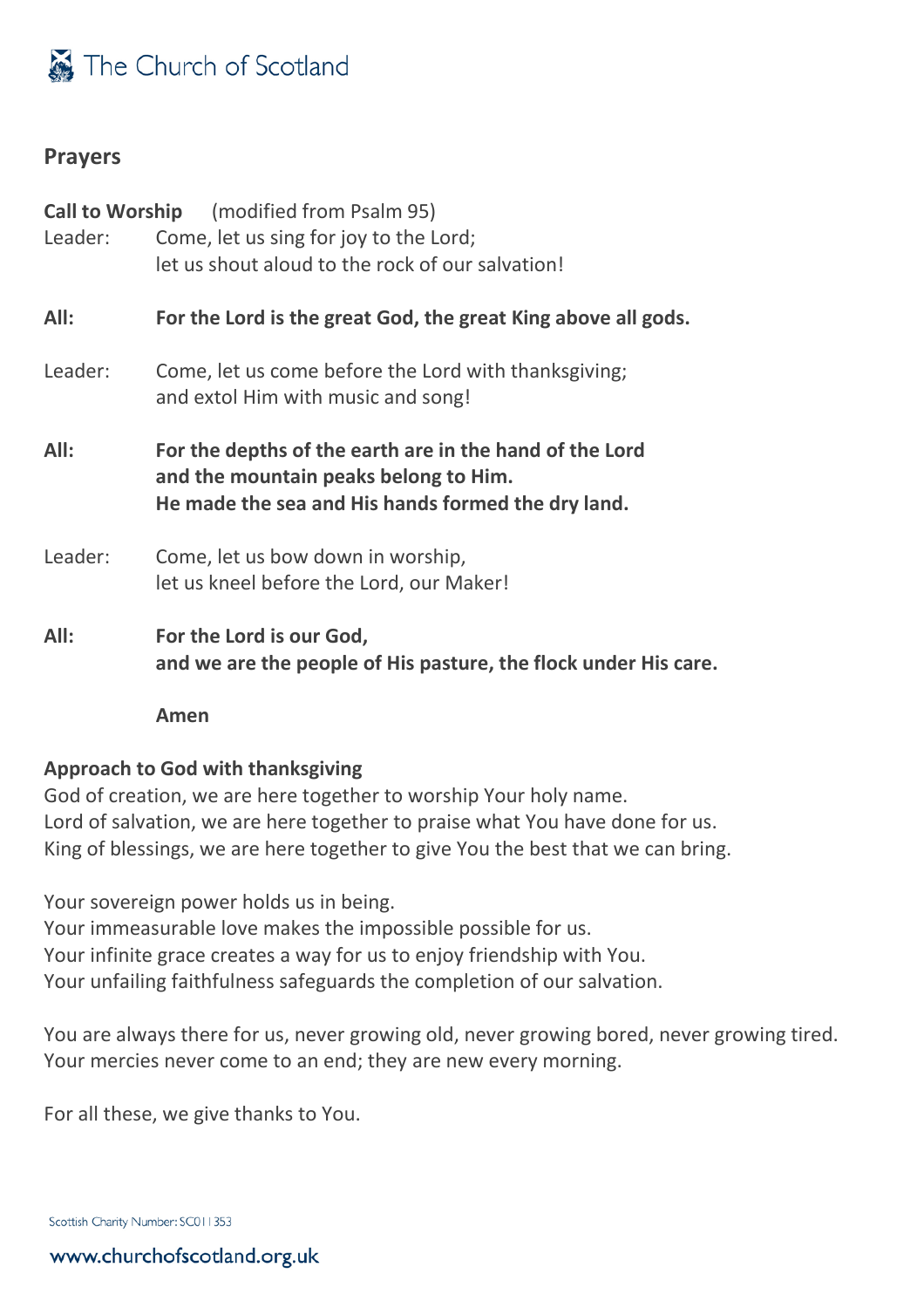As we come into Your presence together, pour Your love into our hearts once again through Your Holy Spirit renew our hope of sharing Your glory and quench our thirst with Your living water welling up to eternal life.

May we keep boasting in You and in our hardships, May we keep glorifying Your name in our whole life worship in spirit and truth. May we keep living as a source of blessing in the world Amen

### **Confession**

Immortal, invisible, God only wise: so far beyond us, so near to us with Your love in Jesus Your son,

As we thank You for Your indescribable love for us, we confess that down in life's valley, we have ignored You or broken Your heart.

Living God, forgive us for not taking rest from work and not taking time out for worship.

Forgive us for turning aside to other gods: gods of human making: power and pounds; sex and success; money and machines. Forgive us for venerating such false idols.

Forgive us for thinking and speaking against our neighbours, and for any envy of their good fortune; and for not thinking and doing enough for those near to us.

Maybe we do not kill or steal, but forgive us for murderous feelings and for thinking we might take something that is not ours.

And, Lord God, forgive us for breaking the new commandment, given by Your son: to love others…even our enemies.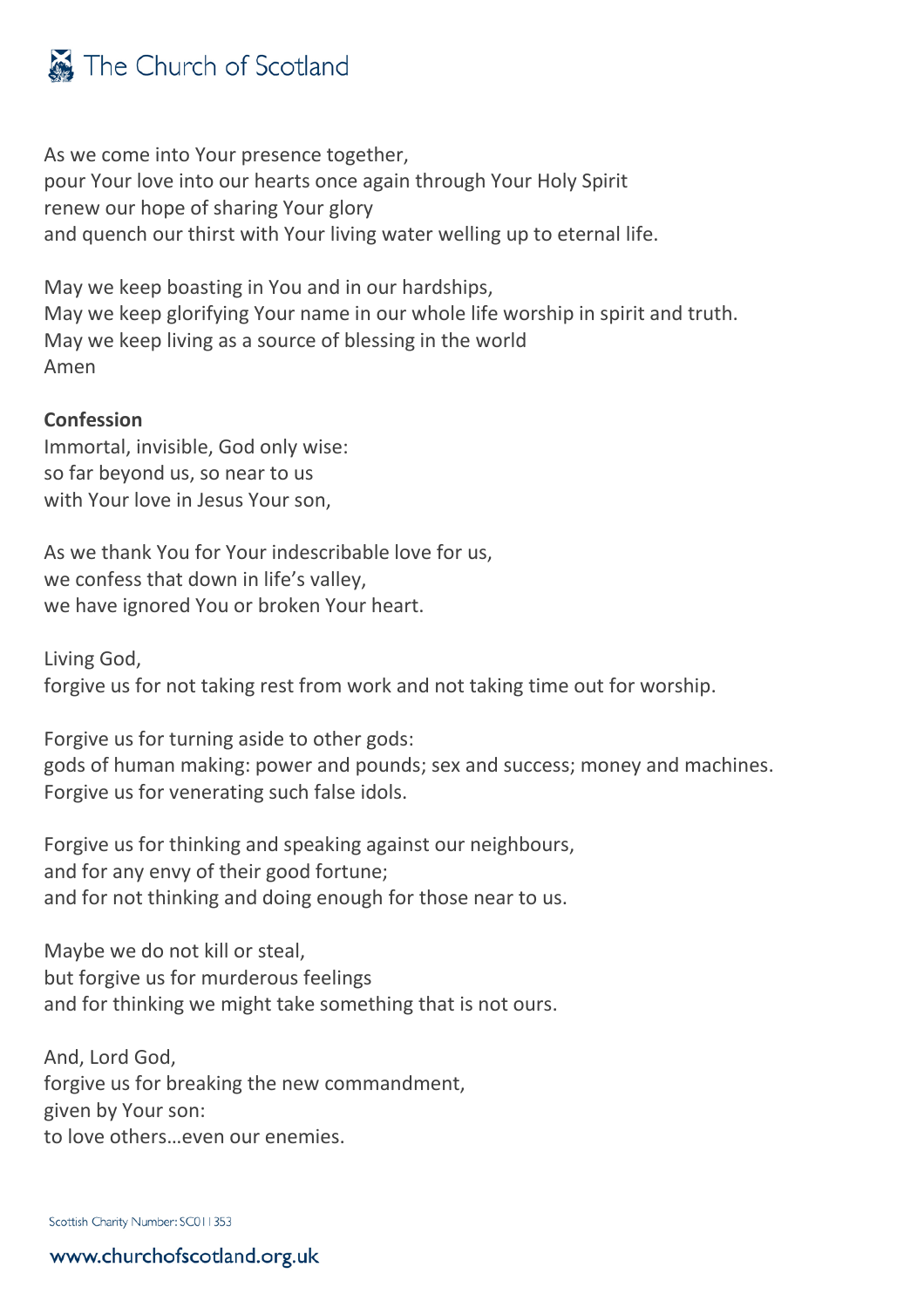Merciful God, set Christ's cross between our souls and our sins … As we are contrite, assure us by the Holy Spirit that we are pardoned, healed, restored, forgiven. And by Christ's grace raise us to new heights of fresh obedience and good and glorious living. Amen (adapted from 'Presence' in *Pray Now 2007*)

### **Intercession**

Loving Jesus, in our misunderstanding, meet us. Loving Jesus, in our secret lives, meet us. Loving Jesus, in our solitary living, meet us.

Meet us with the full force of heaven, gently, with a grace-filled moment and a living word, that speaks into all living deserts: the dryness of our relationship, the barrenness of our community, the solitariness of our culture to every woman enslaved, to every asylum seeker turned away, to every child abandoned.

Water these deserts, not just with water, but with living water, that each may never thirst again, that this world may never thirst again.

Loving Jesus, in our thirst for connection, within a community disconnected, may we pass the cup abundantly and with reckless generosity.

Amen ('Woman at the well and Jesus' in *Pray Now 2008*)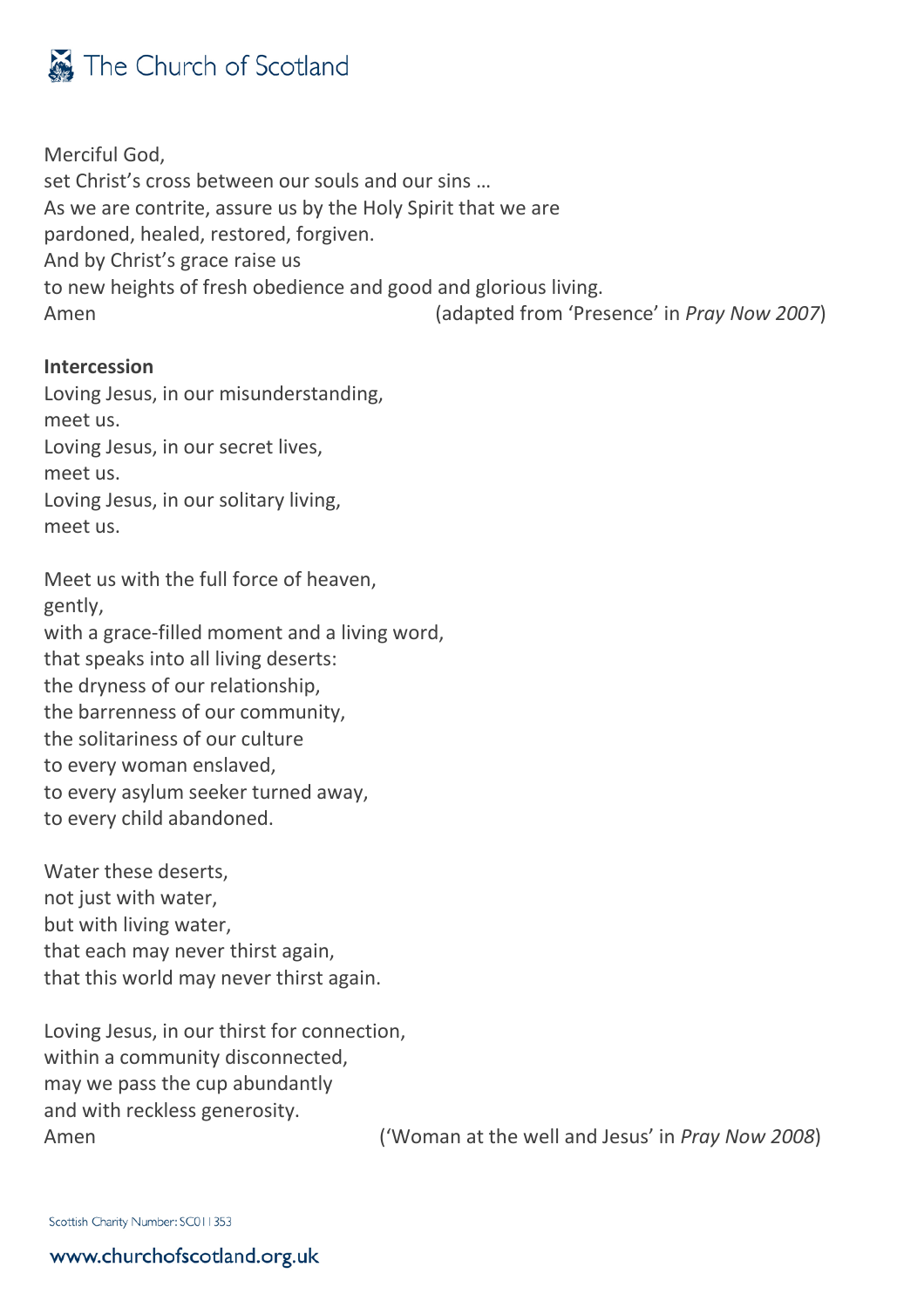

## <span id="page-11-0"></span>**Alternative Material**

This material has been supplied by kind permission of Spill the Beans and allows you to explore the readings or theme of the service in creative ways that include everyone gathering for worship.

New material from Spill the Beans is provided in the latest issues available from their [website.](http://spillbeans.org.uk/)

**Bible Notes - [Exodus 17:1-7](http://bible.oremus.org/?ql=443521309)**

### **The quarrelling place**

I can picture the scene: a trek of refugees in the hostile environment of the Sinai desert, tired and dusty, exhausted and ready to break into tears, or into a fight, as the case may be. God's people are fed up and who can blame them: walking miles and miles through the wilderness. The heat, the monotony of the landscape is getting to them, they have to make do with what is available, and that is not much.

It is enough for anyone to make the promised land look a long distance away. It is enough for anyone to ask: Why did we ever leave Egypt? What dream are we chasing? Is God with us?

In Egypt at least the Israelites knew what to expect. Life made sense. Work might have been hard, but at least you knew what you had to do when you got up in the morning. Freedom might not have been part of their vocabulary, but at least food and water were not in short supply. Life might not have been easy, not always fair, but you accept that, get on with it, don't you? Don't we?

What is the wilderness that we are stumbling through, too numb to notice what is wrong, too tired for dreams and visions? Is it a land where water is not a human right, but a commodity for large companies, creaming off and bottling what can be sold and leaving the filthy rest to those who need it most?

Is it a land where we fight for necessities, where the strong help themselves and the weak are left with the leftovers of the world's table?

Do we accept that and get on with it? Life has changed for the Israelites and there experience thus far is that the change has not necessarily been for the better. They moan, as a result, and they turn to their leader. The picture of Moses that is drawn is not the best: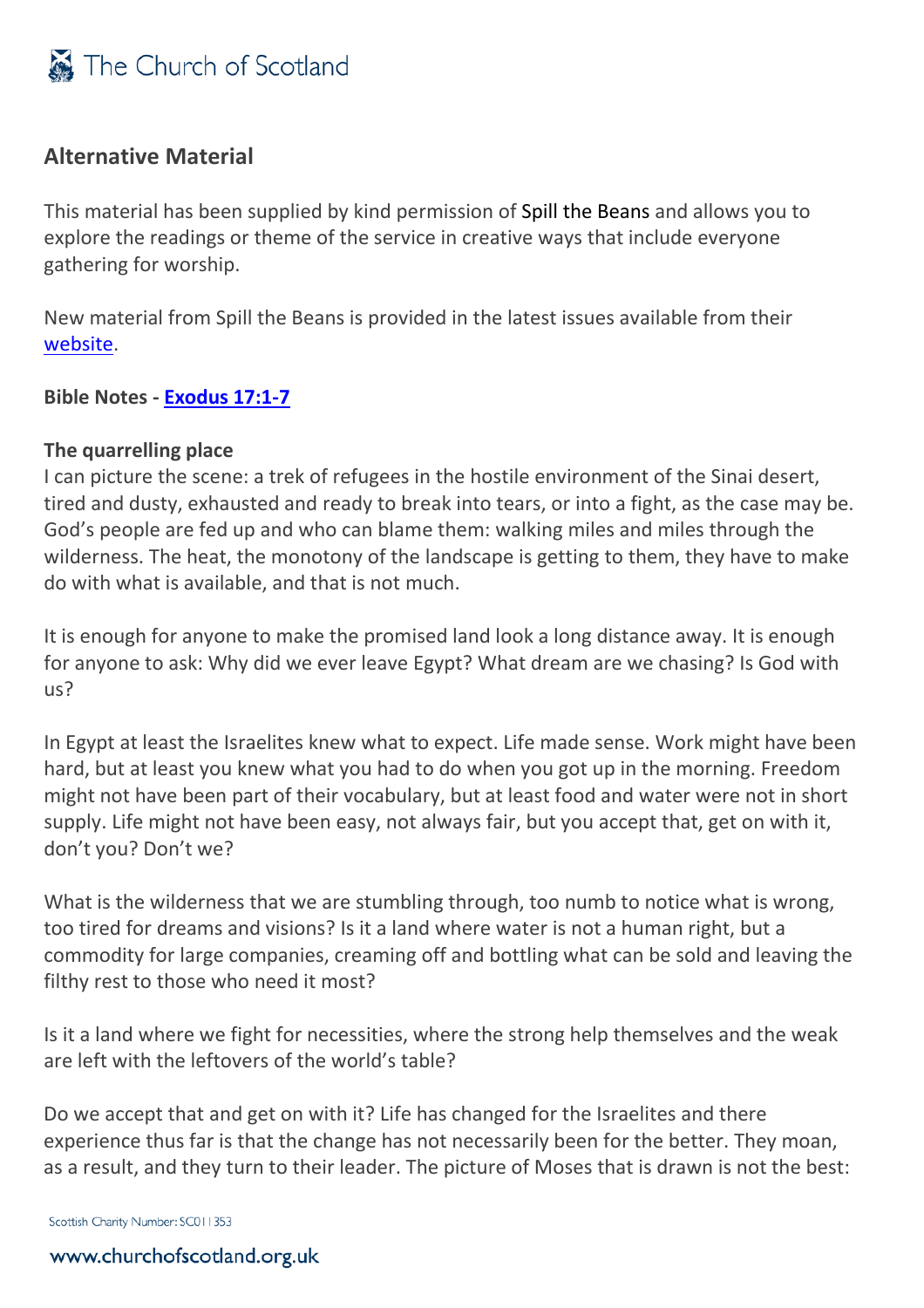there was a time when he stood up for his people in front of Pharaoh, now that he has led them into the desert, into the wilderness, convinced them that God has promised a better future, a land of milk and honey, he tells them to get lost.

Only when his own skin is threatened does he turn to God for help. Does he not care any more? The Israelites are right to moan and so are we: God's people do moan, they test God, they stand up for their rights and the rights of others, they do not accept a life in the wilderness, they hold their leaders to account. Ultimately, they hold God to account: show yourself God, if you are really with us, give us what we need, you have made a promise, so keep it!

And so he does, God goes before his people, talks to Moses, face to face, in the sight of the elders. He is still with his people: he provides and sustains.

They are not perfect, God's people: they quarrel and they doubt. Moses knows that, accepts that, indeed he makes it a fact, calls the place a quarrelling stone, for generations to remember. But do we have to?

How do we want to shape our communities, our church, our lives with God? What name will we give the places that we call home, how do we call the places we pass through? What reality do we want to create? A reality where the strong and the weak forever compete for the essentials of life, a quarrelling place, or a reality with God who provides and sustains through us? How will we be remembered? What names will we be given?

### **Retelling the story for young people**

This is a story from long ago when Moses was leading his people away from Egypt to a new home in a better land. They had been walking through the desert for a long time and today there was no water. Not a drip drop.

"I'm thirsty!" someone said.

"Me too!" shouted another.

"Give us some water, Moses!"

Soon everyone was saying it, a whole big crowd of hot, thirsty, grumpy people.

"Give us some water! Give us some water!"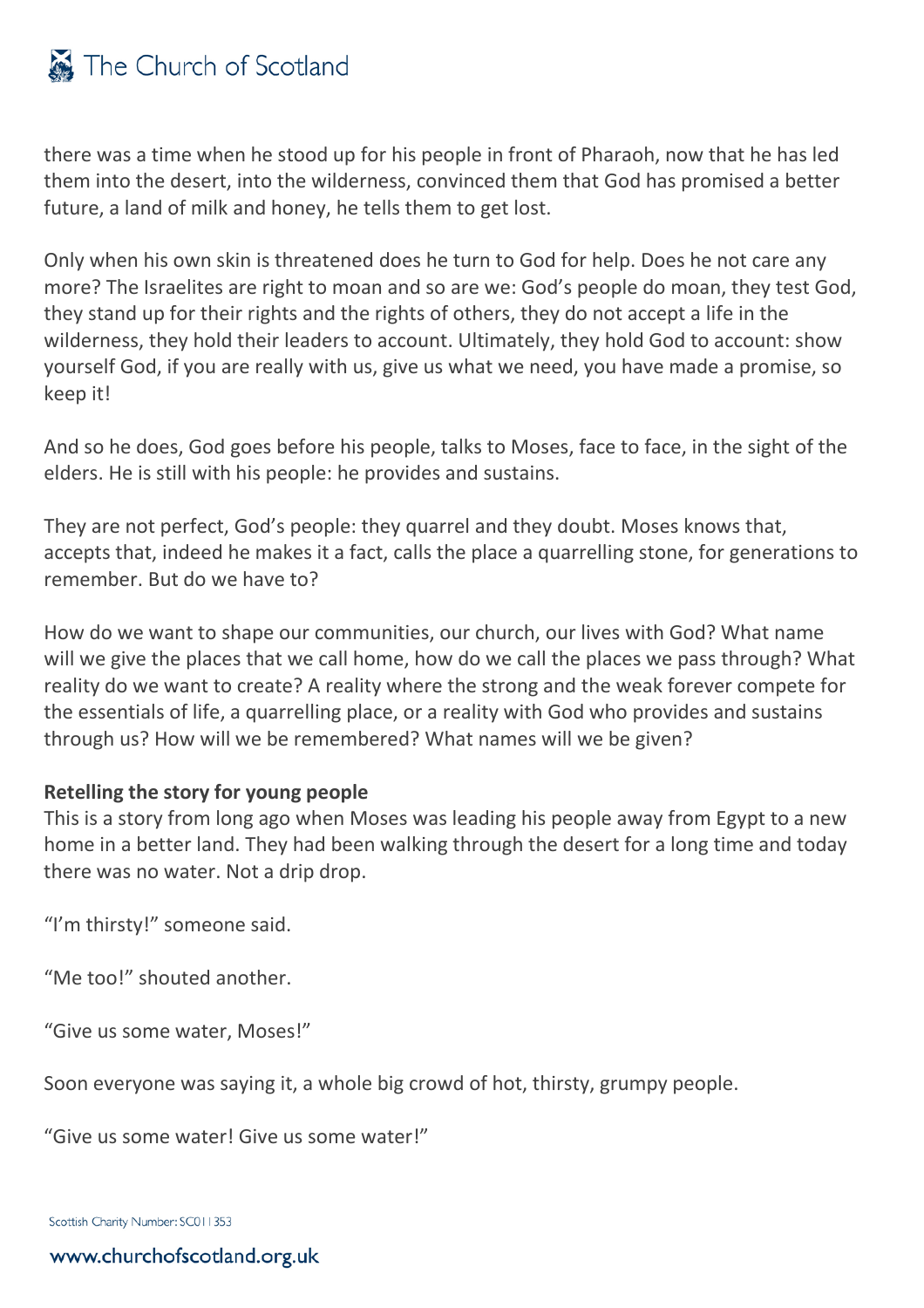

Moses started feeling very hot and grumpy too. What was he supposed to do to get water for all his friends in the middle of a desert?

But they kept shouting, "Give us some water! Give us some water! And tell us, is God still here with us or has God gone away and left us!"

So Moses complained to God, "What am I supposed to do, God? What am I supposed to do for all these hot, thirsty, grumpy people? They want me to give them water but what can I do about it? And are you still with us God? Hellllooooo? Are you still with us or have you gone away and left us?"

Well, the people were grumpy and Moses was grumpy, but God didn't get grumpy. The people thought God might have gone away and Moses thought God might have gone away, but God hadn't gone away and left them.

God listened to all the hot, thirsty, grumpy people and he loved them very much, so he said to Moses, "Follow me to that big rock over there. Hit the rock with your stick!"

So Moses went to the big rock and hit it with his stick. WHOOSH! GURGLE! SPLOSSSHHH! Water came pouring out and everyone had enough to drink!

### **Activities**

#### **Without Water**

True or False? Ask the young people to decide whether the following statements are true or false.

| Without water you would stay healthy        | (F) |
|---------------------------------------------|-----|
| Without water you would sweat a lot         | (F) |
| Without water you would have a dry mouth    | (T) |
| Without water you would get sore muscles    | (T) |
| Without water you would have more headaches | (T) |
| Without water you would get kidney problems | (T) |
| Without water you would get more wrinkles   | (T) |
| Without water your crops would grow better  | (T) |
|                                             |     |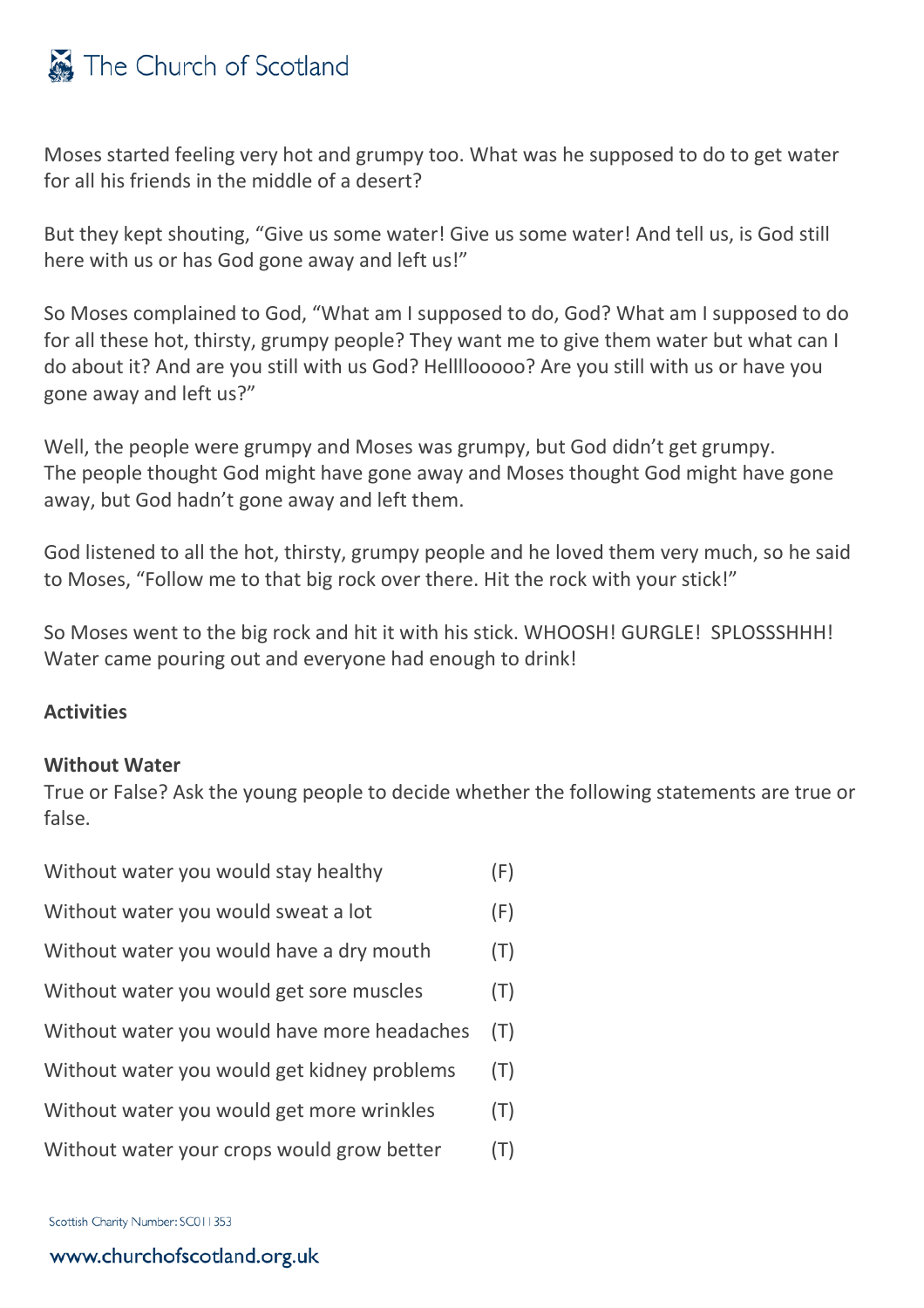

| Without water you would be more energetic | (F) |
|-------------------------------------------|-----|
| Without water you would feel more tired   | (T) |

#### **Local Street Names**

*You will need: anagrams of local street names (Adapt the difficulty according to your age group).*

You will have to make this anagram game up yourself because you will know what streets your children live in and also the local well-known streets. Just re-arrange the names of the street and your town/village for the children to decipher which is which.

Can the children come up with a new name for your town/village or street names reflecting the history of your area?

#### **Prayers**

#### **Call to worship**

Thirsty for refreshment we come to you, Lord of the barren Lenten Landscape of the desert. Along with the followers of Moses we bring our grumbles our demands and our complaints. Help us now to find the refreshing water in the rocks of our lives. Let us approach God, open to his refreshing water of life, putting our quarrels behind us, we come to God to be refreshed.

#### **Responses**

**Leader:** Are you thirsty? **All: We thirst for God's word.**

**Leader:** Have you left your grumbles behind? **All: We left them at the door.**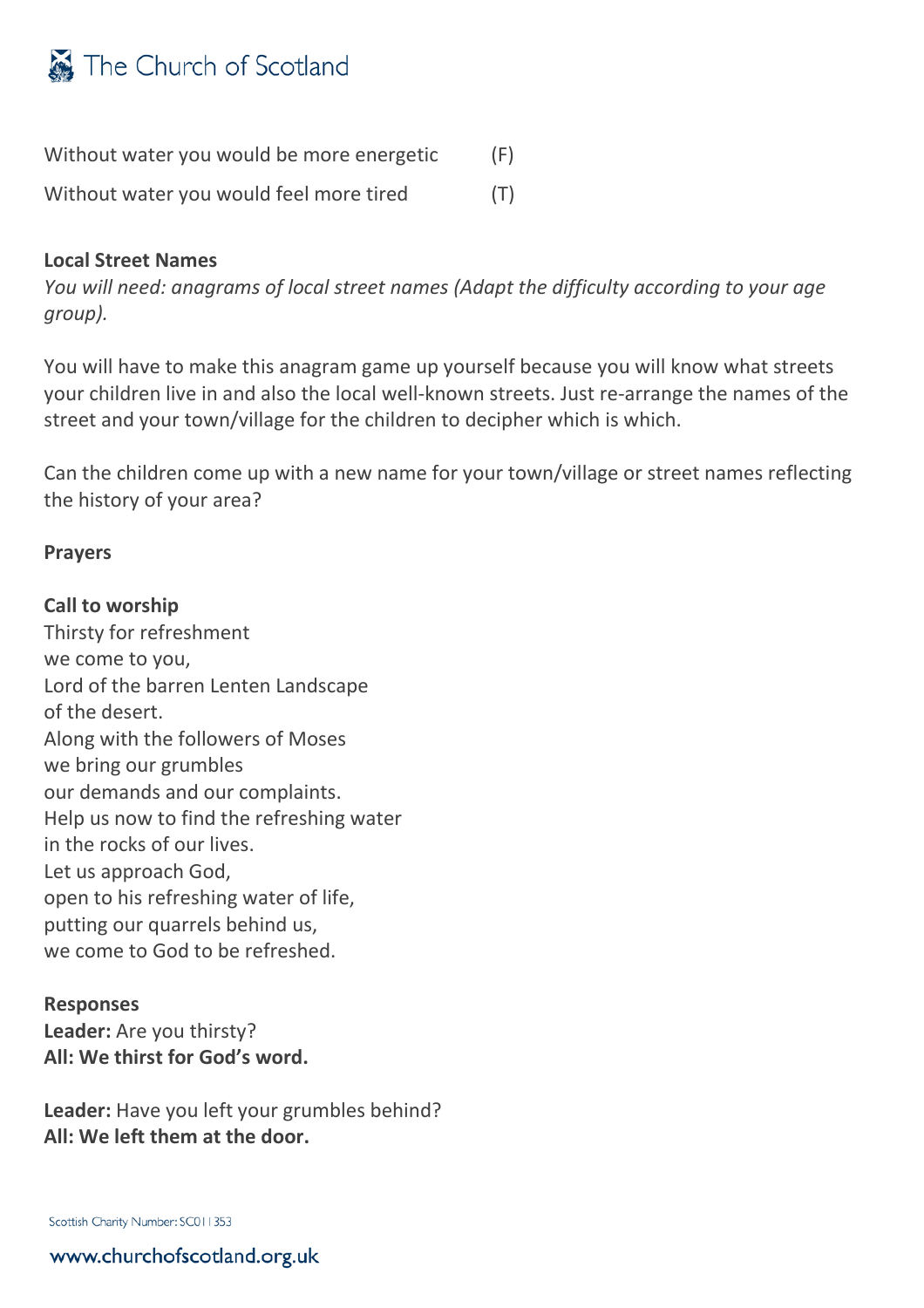

**Leader:** Can you learn a new way of being? **All: Yes, refreshed by God we are willing to be led.**

**Leader:** Come as we follow God out of the dessert, into worshiping him the one who quenches our thirst.

#### **Prayer of sending**

God show us your way: show us what we are, show us who we are, remind us as we need so that out in your world we remember that we are forever to be your people, this day and always.

Alternative Material ©2013 Spill the Beans Resource Team

## <span id="page-15-0"></span>**Musical suggestions**

*You can hear samples of these suggestions in the 'Weekly Worship' section of [https://music.churchofscotland.org.uk/.](https://music.churchofscotland.org.uk/) This new online music resource will allow you to listen to and search the breadth of music available in the Church Hymnary 4th edition (CH4).* 

*You will find hidden gems and alternative arrangements to familiar songs that will inspire creativity and spark fresh curiosity about how we best use music in worship.*

### **Exodus 17:1–7**

- CH4 153 "Great is thy faithfulness"
- CH4 167 "Guide me, O thou great Jehovah"
- CH4 550 "As the deer pants for the water"